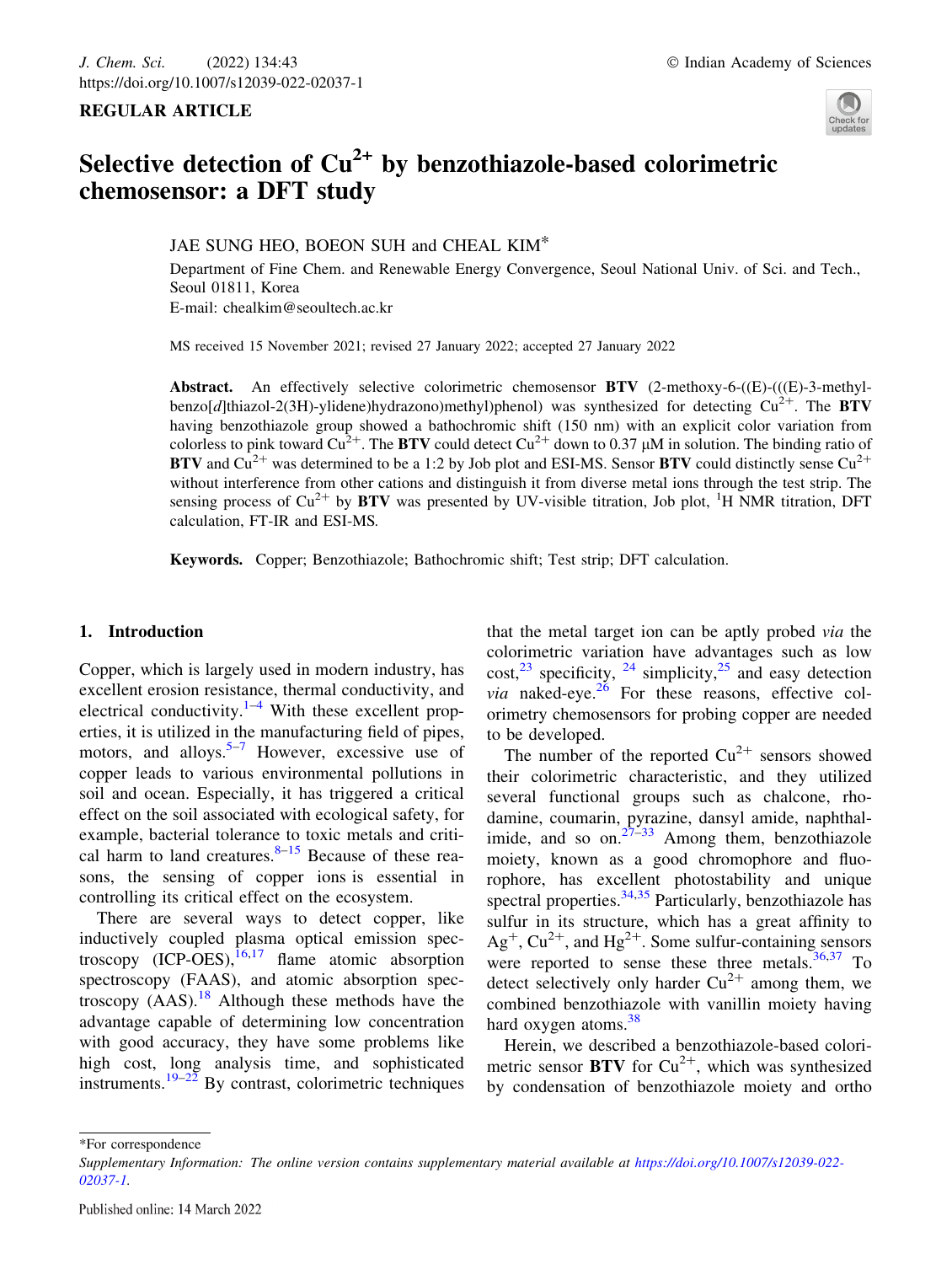vanillin. Compound BTV displayed a great bathochromic shift (150 nm) with an explicit color variation from colorless to pink toward  $Cu^{2+}$ . The utilization of BTV was greatly practical because test strips could be applied at a low concentration of copper ion. The detection mechanism of  $BTV$  to  $Cu^{2+}$ was demonstrated through UV-visible experiments, <sup>1</sup>H NMR titration, density functional theory (DFT) calculations, Fourier-transform infrared spectroscopy (FT-IR) and electrospray ionization mass spectrometry (ESI-MS).

### 2. Experimental

#### 2.1 Materials and equipment

Chemicals were commercially provided.  ${}^{1}$ H and  ${}^{13}$ C NMR spectra were collected by using a Varian spectrometer. Elemental analysis for C, H, N, and S was performed with a Vario Mario MICRO Cube elemental analyzer. UV-visible and ESI-MS data were provided by a Perkin Elmer UV-visible spectrometer and an Acquity SQD quadrupole machine. FT-IR spectra were obtained with a Thermo Fisher Scientific Fourier Transform Infrared Spectrophotometer -2.

### 2.2 Synthesis of BTV

3-Methyl-2-benzothiazolinone-hydrazone hydrochloride (215.0 mg, 1 mmol) and  $o$ -vanillin (152.1 mg, 1 mmol) were dissolved in 5.0 mL methanol. The solution was stirred for 25 min at room temperature. The yellowish fine solid produced was filtered and rinsed with ether to give **BTV**. **BTV** dried at 70  $\degree$ C in oven for 15 h (yield:  $92\%$ ). <sup>1</sup>H NMR in dimethylsulfoxide- $d_6$  (DMSO- $d_6$ ):  $\delta$  10.81 (s, 1H), 8.62 (s, 1H), 7.69 (d, 1H), 7.36 (m, 2H), 7.13 (t, 2H), 7.01 (d, 1H), 6.86 (t, 1H), 3.80 (s, 3H), 3.62 (s, 3H). <sup>13</sup>C NMR data in DMSO- $d_6$ :  $\delta$  165.3 (1C), 154.0 (1C), 147.8 (1C), 147.3 (1C), 140.8 (1C), 126.8 (1C), 122.5 (2C), 122.0 (1C), 121.7 (1C), 119.1 (2C), 113.9 (1C), 110.4 (1C), 55.9 (1C), 30.9 (1C). ESI-MS: (m/z)  $|BTV + H_2O +$  $H^{\,+}$ ]<sup>+</sup> calcd for C<sub>16</sub>H<sub>18</sub>N<sub>3</sub>O<sub>3</sub>S<sup>+</sup>, 332.11; found, 331.93 (Figs. S1-S3). Elemental analysis: calcd  $(\%)$  for C<sub>16-</sub> H15N3O2S (BTV): C, 61.32; H, 4.82; N, 13.41; S, 10.23; found (%): C, 61.41; H, 5.01; N, 13.85; S 10.21,

### 2.3 UV-visible selectivity

3.0 µL (5  $\times$  10<sup>-3</sup> M) of **BTV** (1.6 mg, 5  $\times$  10<sup>-6</sup> mol) dissolved in DMSO (1 mL) was put into 2.997 mL MeCN to make  $5 \mu M$ . For metal-ion stocks,  $1 \times 10^{-4}$  mol of Fe(NO<sub>3</sub>)<sub>3</sub>, Al(NO<sub>3</sub>)<sub>3</sub>, Ga(NO<sub>3</sub>)<sub>2</sub>, In(NO<sub>3</sub>)<sub>2</sub>, Cr(NO<sub>3</sub>)<sub>3</sub> KNO<sub>3</sub>, Fe(ClO<sub>4</sub>)<sub>2</sub>,  $Pb(NO<sub>3</sub>)<sub>2</sub>$ , Hg(NO<sub>3</sub>)<sub>2</sub>, Mg(NO<sub>3</sub>)<sub>2</sub>, AgNO<sub>3</sub>, Cr(NO<sub>3</sub>)<sub>3</sub>, NaNO<sub>3</sub>, Mn(NO<sub>3</sub>)<sub>2</sub>, Zn(NO<sub>3</sub>)<sub>2</sub>, Co(NO<sub>3</sub>)<sub>2</sub>, Cd(NO<sub>3</sub>)<sub>2</sub>,  $Cu(NO<sub>3</sub>)<sub>2</sub>$ ,  $Ca(NO<sub>3</sub>)<sub>2</sub>$  and  $Ni(NO<sub>3</sub>)<sub>2</sub>$  was dissolved in 5.0 mL acetonitrile (MeCN), respectively. 3.0  $\mu$ L of each cation was put into BTV. UV-visible data were obtained after 8 sec.

### 2.4 UV-visible titrations

3.0 µL (5  $\times$  10<sup>-3</sup> M) of **BTV** (1.6 mg, 5  $\times$  10<sup>-6</sup> mol) dissolved in DMSO  $(1,000 \mu L)$  was put into 2.997 mL MeCN to afford 5 µM. Cu(NO<sub>3</sub>)<sub>2</sub> (11.9 mg,  $1 \times 10^{-4}$ mol) was dissolved in 5.0 mL MeCN. 0.15, 0.3, 0.45, 0.6, 0.75, 0.9, 1.05, 1.2 and 1.35  $\mu$ L of Cu<sup>2+</sup> stock were added to each  $BTV$  (5  $\mu$ M), respectively. UVvisible data were obtained after 8 sec.

### 2.5 Job plot

300 µL of BTV (1.6 mg,  $5 \times 10^{-6}$  mol) dissolved in DMSO  $(1,000 \mu L)$  was diluted in 29.7 mL MeCN to give  $5 \times 10^{-5}$  M. 300-2,700 µL of diluted BTV were delivered into each UV-visible cell. 75 µL of  $Cu(NO<sub>3</sub>)<sub>2</sub>$  (11.9 mg, 1  $\times$  10<sup>-4</sup> mol) dissolved in MeCN (5 mL) was diluted to 29.925 mL MeCN to afford  $5 \times 10^{-5}$  M. 300-2,700 µL of the Cu<sup>2+</sup> were delivered to UV-visible cells for making a total volume of 3 mL. UV-visible data were obtained after 8 sec.

#### 2.6 Inhibition tests

BTV solution (5  $\times$  10<sup>-6</sup> M) and metal-ion stocks (20 mM) were prepared as mentioned in the selectivity section. 3.0  $\mu L$  of each cation and  $Cu^{2+}$  was delivered to the  $BTV$  to provide 5  $\mu$ M. UV-visible data were obtained after 8 sec.

# $2.7$  <sup>1</sup>H NMR titration

The two NMR glass tubes of BTV (5 mmol, 0.8 mg) dissolved in DMSO- $d_6$  (500 µL) were made. 0 and 2.0 equiv. of  $Cu^{2+}$  dissolved in 100 µL of dimethylformamide- $d_7$  (DMF- $d_7$ ) were delivered to NMR tubes of  $BTV$  and  $H$  NMR data were gained after 30 sec.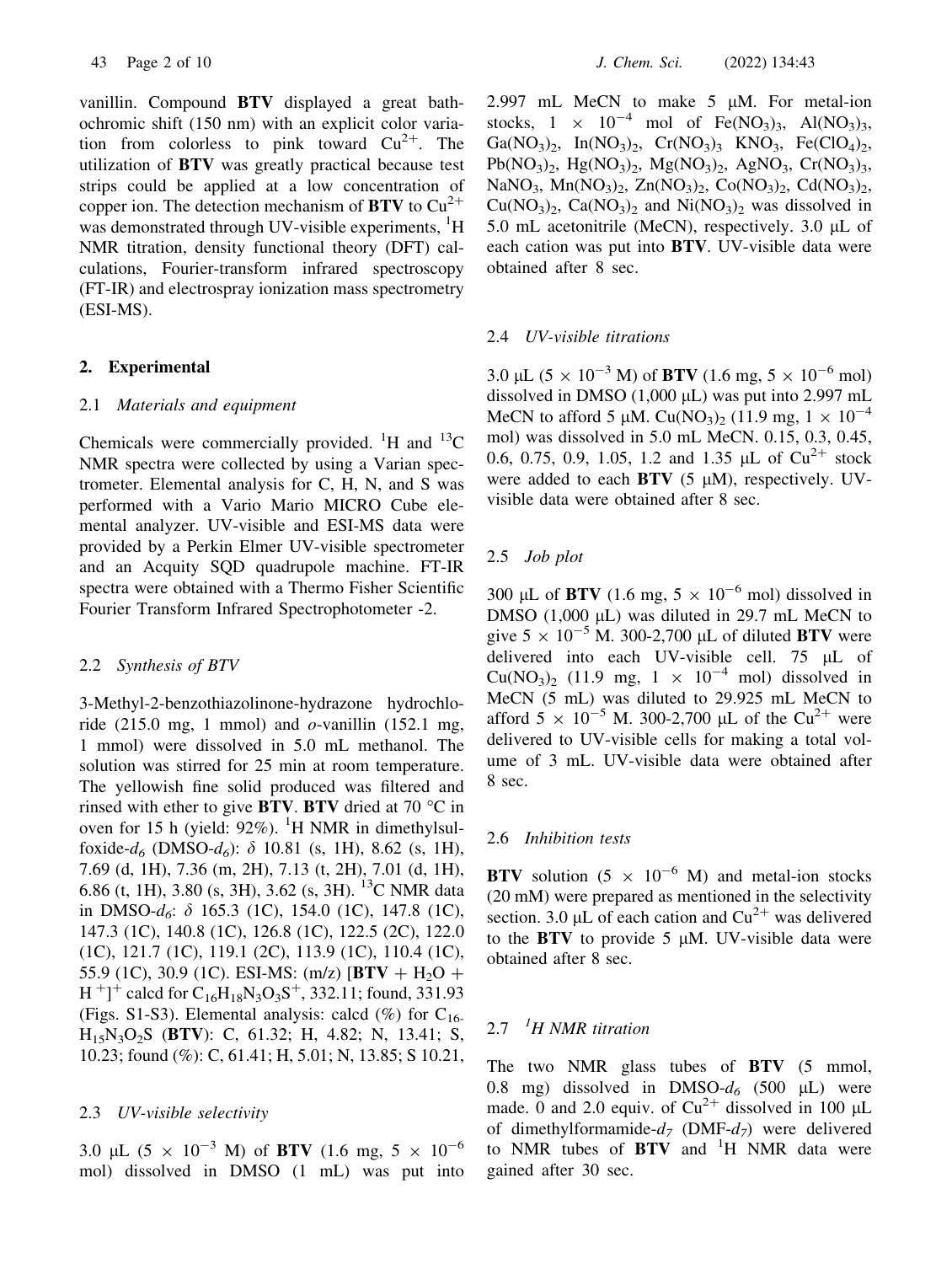#### 2.8 Test strips

A filter paper was divided into several pieces. They were immersed in BTV (5 mM) in DMF and dried for 7 h. After the filter paper dried off, 0.25 mM of  $Cu^{2+}$ dissolved in MeCN was used to determine the lowest concentration of visible variation. The varied cations  $(Ga^{3+}, Zn^{2+}, Fe^{2+}, Fe^{3+}, Cd^{2+}, Cr^{3+}, Hg^{2+}, Co^{2+},$  $Mg^{2+}$ , Ni<sup>2+</sup>, Ag<sup>+</sup>, Ca<sup>2+</sup>, Pb<sup>2+</sup>, In<sup>3+</sup>, K<sup>+</sup>, Al<sup>3+</sup>, Mn<sup>2+</sup>, and  $Na<sup>+</sup>$ , 0.25 mM) in MeCN were tested with the paper strips.

# 2.9 Calculations for BTV and BTV-2  $Cu^{2+}$

Calculations of BTV and BTV-2<sup>c</sup> $Cu^{2+}$  were implemented with the Gaussian 16 program.<sup>39</sup> DFT calculations and B3LYP were applied for geometry optimization.40,41 As the hybrid-correlation functional, 6-31G(d,p) was used for all atoms except copper ion and los alamos national laboratory 2 double zeta (LANL2DZ) was used for  $Cu^{2+}$  to apply effective core potential  $(ECP)$ <sup>42–45</sup> The imaginary frequencies of  $\text{BTV}$  and  $\text{BTV-2}$  Cu<sup>2+</sup> were not displayed, indicating local minima of the optimized structures. To consider solvent interaction with BTV, IEFPCM was applied in all calculations.46 time-dependent (TD)-DFT calculations were conducted to determine possible UV-visible transition states by referring to the optimized structures of  $BTV$  and  $BTV-2$  Cu<sup>2+</sup>.

### 3. Results and Discussion

 $BTV$  was provided from the reaction of  $o$ -vanillin and 3-methyl-2-benzothiazolinone-hydrazone hydrochloride (Scheme 1).

BTV was verified by ESI-MS,  ${}^{1}H$ , and  ${}^{13}C$  NMR (Figures S1-S3, SI). The absorbance of BTV proportionally increased to the concentration increase of BTV in the UV region (Figure S4, SI). The sensing capability and process of BTV toward  $Cu^{2+}$  were studied by several analytical tools like UV-visible titration, Job plot, calculations, and ESI-MS analysis.

### 3.1 Colorimetry examinations of BTV toward  $Cu^{2+}$

The detecting capability of BTV was tested with varied cations like Fe<sup>3+</sup>, Cd<sup>2+</sup>, Cr<sup>3+</sup>, Hg<sup>2+</sup>, Cu<sup>2+</sup>, Ga<sup>3+</sup>, Zn<sup>2+</sup>, Fe<sup>2+</sup>, Co<sup>2+</sup>, Mg<sup>2+</sup>, Ni<sup>2+</sup>, Ag<sup>+</sup>, Ca<sup>2+</sup>,  $Pb^{2+}$ ,  $In^{3+}$ ,  $K^+$ ,  $Al^{3+}$ ,  $Mn^{2+}$  and  $Na^+$  in varied organic solutions (DMF, DMSO, MeOH and MeCN) and aqueous solution.  $Cu^{2+}$  induced spectral and color variations from colorless to pink only in MeCN, whereas no color changes were shown with other cations (Figure 1).

 $Cd^{2+}$  and  $Fe^{3+}$  exhibited a little increase in absorption around 410 nm, but no color variation was observed with the naked eye. The outcomes confirmed that BTV can be utilized as a greatly selective colorimetry chemosensor for  $Cu^{2+}$ . To figure out the interaction process of  $BTV$  and  $Cu^{2+}$ , UV-visible titration was conducted (Figure 2).

The reaction of **BTV** with various concentrations of  $Cu^{2+}$  showed the two-step change (Figure 2(a)). In the first step (Figure  $2(b)$ ), the absorbance band around 357 nm was continuously decreased, and that of 507 nm increased with a bathochromic shift of 150 nm. A clean isosbestic point at 380 nm showed up. In the second stage (Figure  $2(c)$ ), the absorbance band around 377 nm was decreased and a clean isosbestic point showed up at 400 nm. These results signified that **BTV** combined with two  $Cu^{2+}$  ions via the two-step binding process. The detection limit of BTV to  $Cu^{2+}$  (3 $\sigma$ /k) was determined as 0.37 µM (Figure 3), where  $\sigma$  is the standard deviation of the blank solution and k is the slope of the calibration plot.

Particularly, the value is the lowest among benzothiazole-based colorimetry chemosensors for sensing  $Cu^{2+}$  (Table S1, SI).<sup>47–50</sup>



Scheme 1. Synthesis of BTV.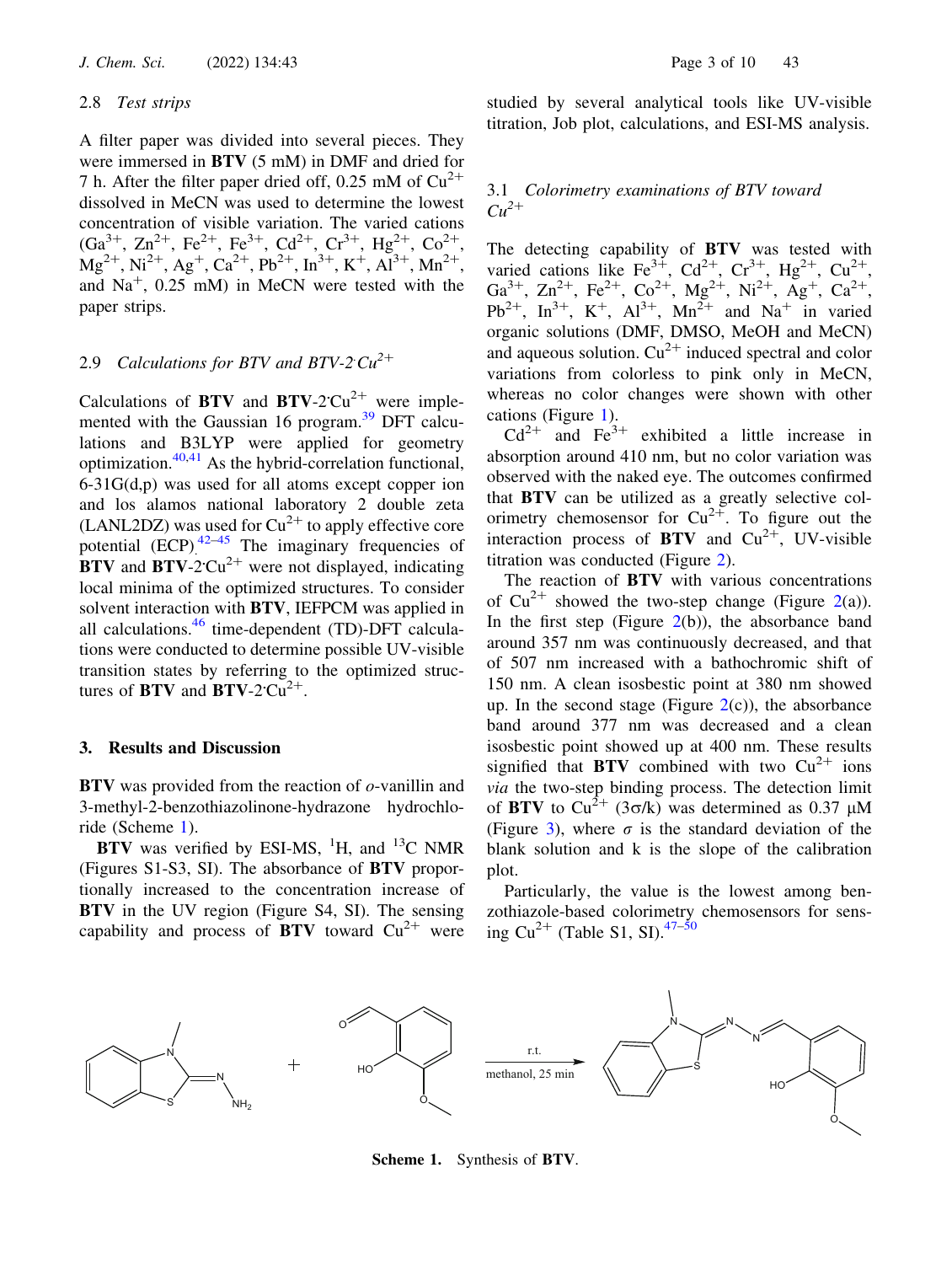

Figure 1. (a) Absorption and (b) colorimetry changes of BTV ( $5 \times 10^{-6}$  M) with addition of cations (1.6 equiv).

For studying binding properties, the association ratio of  $BTV$  and  $Cu^{2+}$  was determined by Job plot (Figure 4).

The Job plot showed the biggest absorbance, when the ratio of BTV and  $Cu^{2+}$  was about 0.3.<sup>51</sup> That is, one **BTV** molecule reacted with two  $Cu^{2+}$ ions, indicating the 1:2 binding ratio of BTV and  $Cu^{2+}$ . This result was established by the ESI-MS test (Figure S5, SI). The big intensity of 665.65 (m/ z) corresponded to  $[BTV + 2Cu^{2+} + 3NO_3^- +$ MeCN] (calculated  $m/z = 665.94$ ). Association constant of  $1 \times 10^{11}$  M<sup>-2</sup> for **BTV**-2<sup>-2+</sup> was given by Li's equation with the calibration curve (Figure S6, SI).<sup>52</sup> FT-IR analysis was performed to investigate the interaction of  $BTV$  and  $Cu^{2+}$  (Figure S7, SI). BTV showed bands around  $3,000 \text{ cm}^{-1}$ and  $1,575$  cm<sup>-1</sup> for the O-H and -C=N- functional groups, respectively. Upon binding of  $Cu^{2+}$  with BTV, the bands shifted to  $3,000-3,500$  cm<sup>-1</sup> and  $1,541$  cm<sup>-1</sup>. This suggested that the hydroxyl oxygen and the imine nitrogen might be involved in binding to  $Cu^{2+}$ . <sup>1</sup>H NMR titrations were applied to figure out the interaction of  $BTV$  and  $Cu^{2+}$  (Figure S8, SI). When  $Cu^{2+}$  ion was added to BTV, the hydroxyl  $H_1$  proton at 10.8 ppm was shifted to 9.5 ppm. The imine  $H_6$  proton was shifted from 8.5 to 8.4 ppm. In addition, all the aromatic protons were gradually shifted downfield. Then, the methoxy protons  $H_2$  and the methylamine protons  $H_{11}$  moved up-field. This outcome signified that the imine nitrogen, the sulfur of the benzothiazole, and the oxygens of the *o*-vanillin would bind to  $Cu^{2+}$ . With the analysis of UV-visible titration, ESI-MS, Job plot, FT-IR and <sup>1</sup>H NMR titration, a likely structure of BTV with  $Cu^{2+}$  was suggested (Scheme 2).

To verify the clear selectivity of **BTV** to  $Cu^{2+}$ , the absorbance change of **BTV** with  $Cu^{2+}$  was tested with other cations (Figure 5).

BTV had a slight decrease in absorption where  $Cu^{2+}$  existed with  $Al^{3+}$ ,  $Fe^{2+}$ ,  $Cr^{3+}$ , and  $K^+$ . However, these changes did not give an influence on the naked eye. Thus, interference of other metals was not shown for sensing  $Cu^{2+}$  with **BTV**.

To test the availability of BTV, it was applied in colorimetric test strips (Figure 6).

The tests with varying amounts of  $Cu^{2+}$  displayed that **BTV** can probe  $Cu^{2+}$  through a clear color change to a low concentration of 0.25 mM (Figure  $6(a)$ ). In addition, the application of BTV to other cations at 0.25 mM demonstrated that copper ion was clearly detected in a paper application (Figure  $6(b)$ ). These outcomes illustrated that **BTV**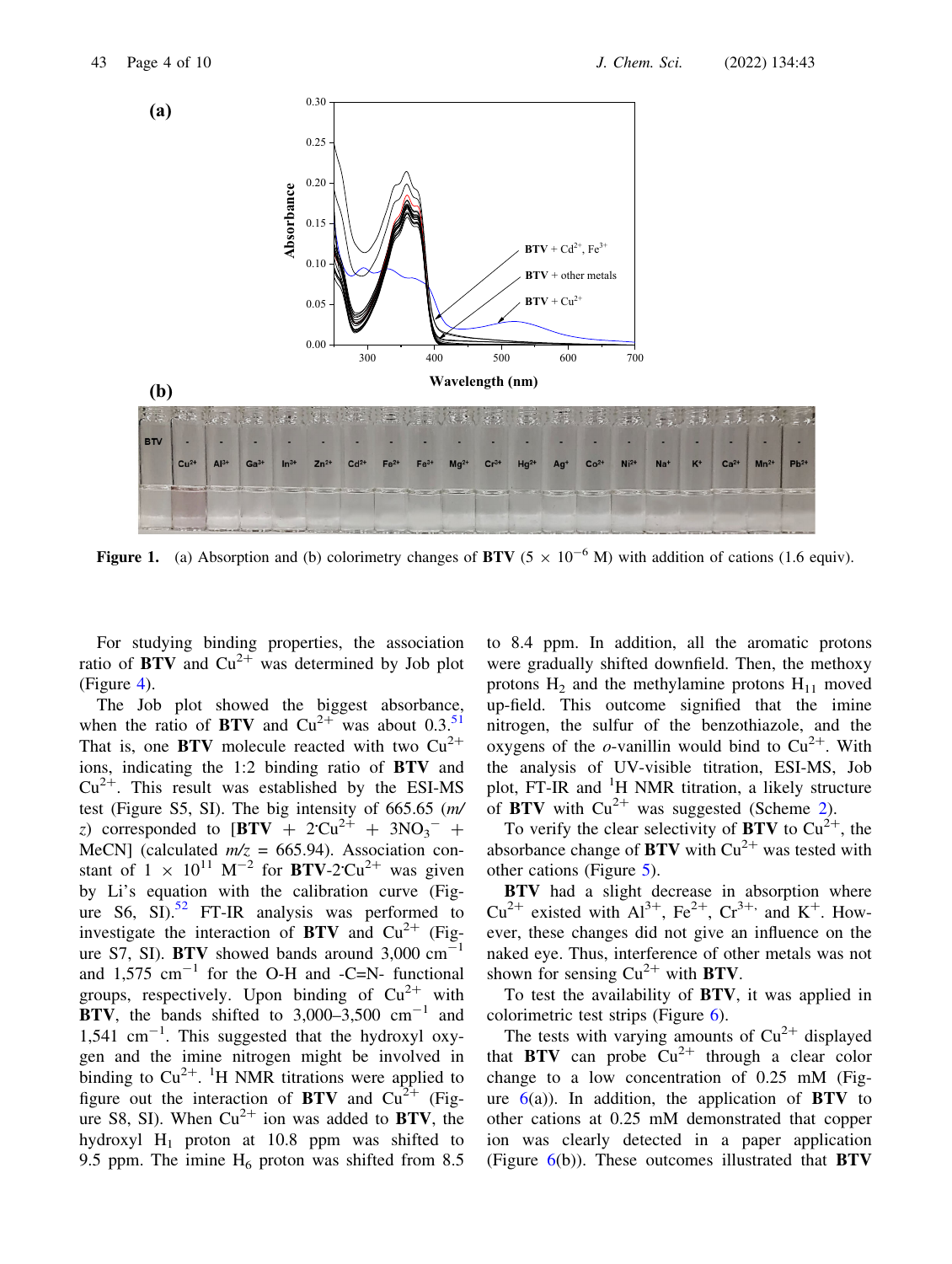

Figure 2. (a) UV-visible spectral change of BTV (5  $\times$  $10^{-6}$  M) at varied  $Cu^{2+}$  concentrations (0–1.8 equiv). (b) UV-visible spectral change of BTV (5  $\times$  10<sup>-6</sup> M) at varied  $Cu^{2+}$  concentrations (0–0.6 equiv). (c) UV-visible spectral change of BTV (5  $\times$  10<sup>-6</sup> M) at different Cu<sup>2+</sup> concentrations (0.8–1.8 equiv).



Figure 3. Detection limit of BTV to  $Cu^{2+}$  using 3 $\sigma$ /slope.



**Figure 4.** Job plot for **BTV** with  $Cu^{2+}$ .

was practically applicable for probing  $Cu^{2+}$  using test strips.

# 3.2 Calculations of BTV and BTV-2  $Cu^{2+}$

Based on Job plot and ESI-MS, the optimized structures of  $\overrightarrow{BTV}$  and  $\overrightarrow{BTV}\text{-}2^{\text{-}}$  were calculated (Figure 7).

BTV showed a planer form with dihedral angles of - 0.367  $\degree$  (1S, 2C, 3N, 4N) and -2.087  $\degree$  (5O, 6C, 7C, 8O). The complex state of **BTV** and  $Cu^{2+}$  displayed a twisted form with dihedral angles of  $-13.473$  ° (1S, 2C, 3N, 4N) and 1.339 ° (5O, 6C, 7C, 8O).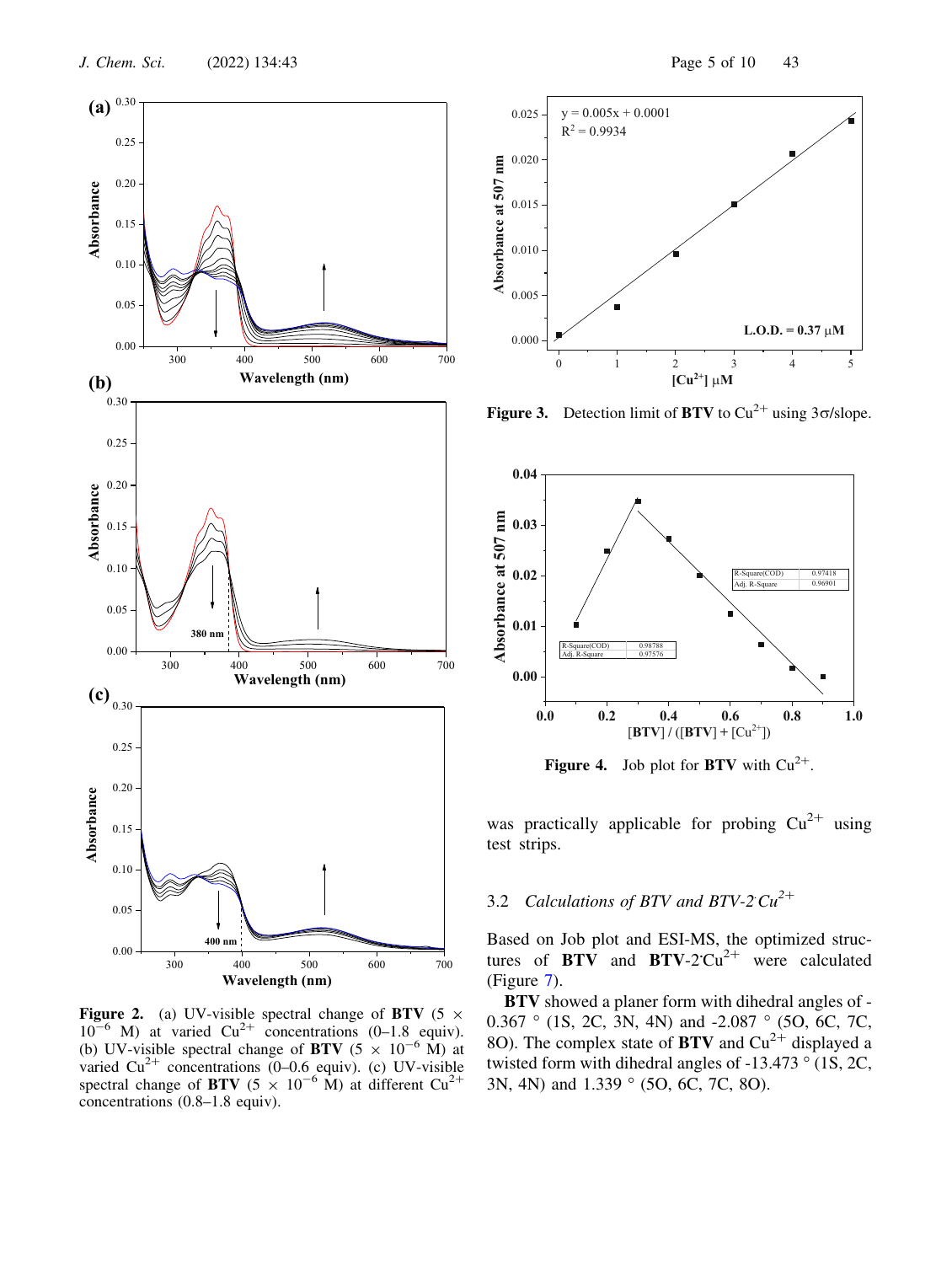

**Scheme 2.** Plausible structure of  $BTV-2^cCu^{2+}$ .



Figure 5. (a) Inhibition test of BTV (5  $\times$  10<sup>-6</sup> M) upon the addition of Cu<sup>2+</sup> with other varied metals (1.6 equiv). (b) Photographs of  $BTV$ ,  $BTV$ -Cu<sup>2+</sup> and  $BTV$ -Cu<sup>2+</sup> with other metal ions.

With the energy-optimized patterns of BTV and  $BTV-2CU^{2+}$ , we conducted TD-DFT calculations. BTV showed the leading absorption caused by the

highest occupied molecular orbital (HOMO)  $\rightarrow$ lowest unoccupied molecular orbital (LUMO) transition (367.88 nm, Figures S9 and S11, SI),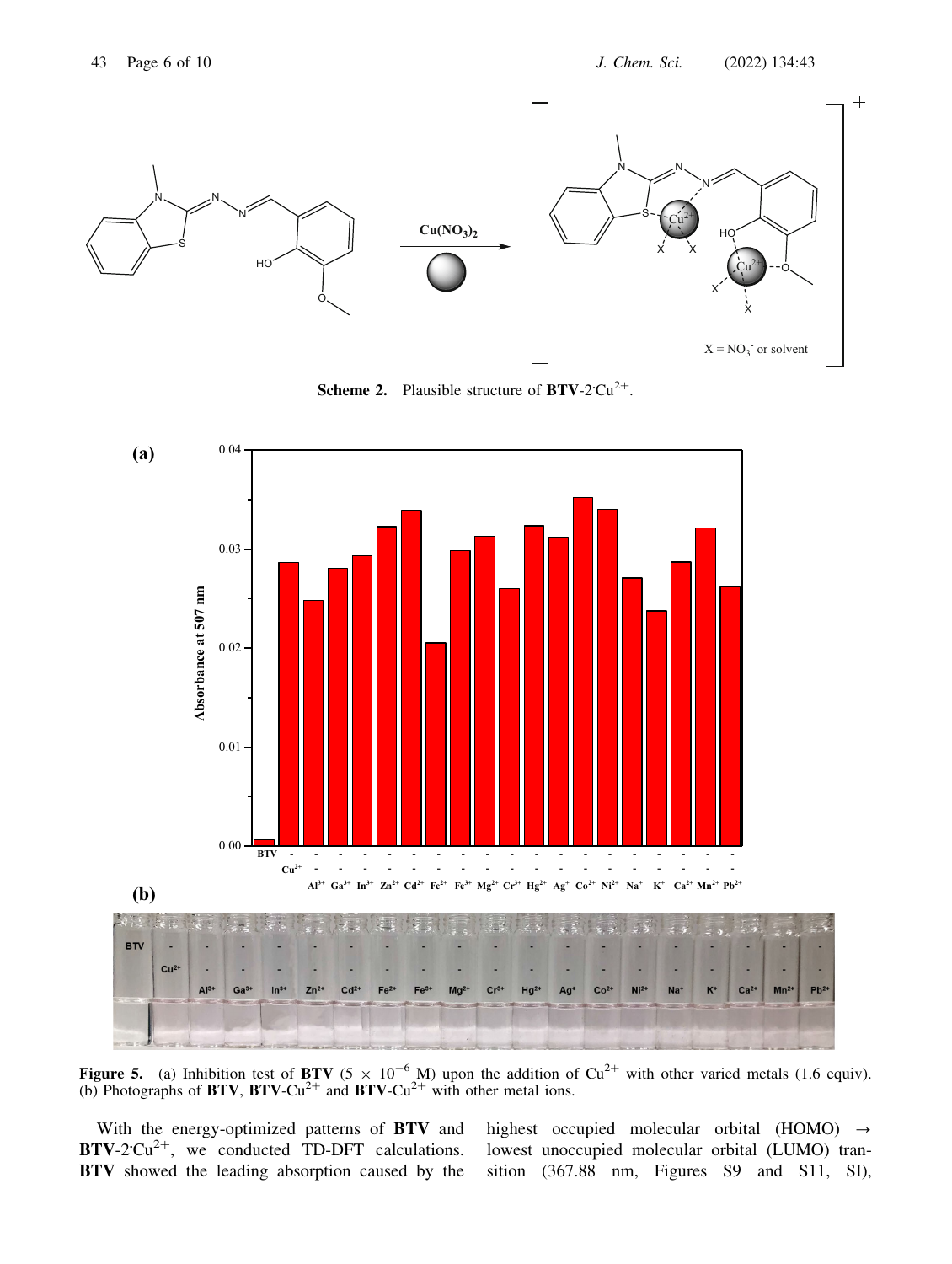

**Figure 6.** Photographs of the strips stained with **BTV**. (a) **BTV**-strips immersed in 0.25 mM of  $Cu^{2+}$ . (b) **BTV**-test strips immersed in varied cations (0.25 mM).



Dihedral angle (1S, 2C, 3N, 4N) : -13.473° Dihedral angle (5O, 6C, 7C, 8O): 1.339°

Figure 7. Energy-optimized structures of (a) BTV and (b)  $BTV-2'Cu^{2+}$ .

indicating intramolecular charge transfer (ICT) from the benzothiazole to the *o*-vanillin. BTV-2 Cu<sup>2+</sup> exhibited the major transition at 537.12 nm, induced by the HOMO-7  $\rightarrow$  LUMO (21%), HOMO-10  $\rightarrow$ LUMO (39%), HOMO-11  $\rightarrow$  LUMO (13%), and HOMO-12  $\rightarrow$  LUMO (13%) (Figures S10 and S11, SI). Except for the HOMO-7  $\rightarrow$  LUMO transition which showed  $\pi \rightarrow \pi^*$  transition, transitions at 537.12 nm corresponded to metal-to-ligand chargetransfer (MLCT) characteristic. Thus, MLCT and  $\pi$  $\rightarrow \pi^*$  transition induce a color variation of BTV by binding to  $Cu^{2+}$ . In addition, the redshift shown in the experimental spectra was fitted to theoretical results. Referring to the results of the Job plot, calculations, and ESI-MS, we proposed the likely structure of  $BTV-2CU^{2+}$  in Scheme 2.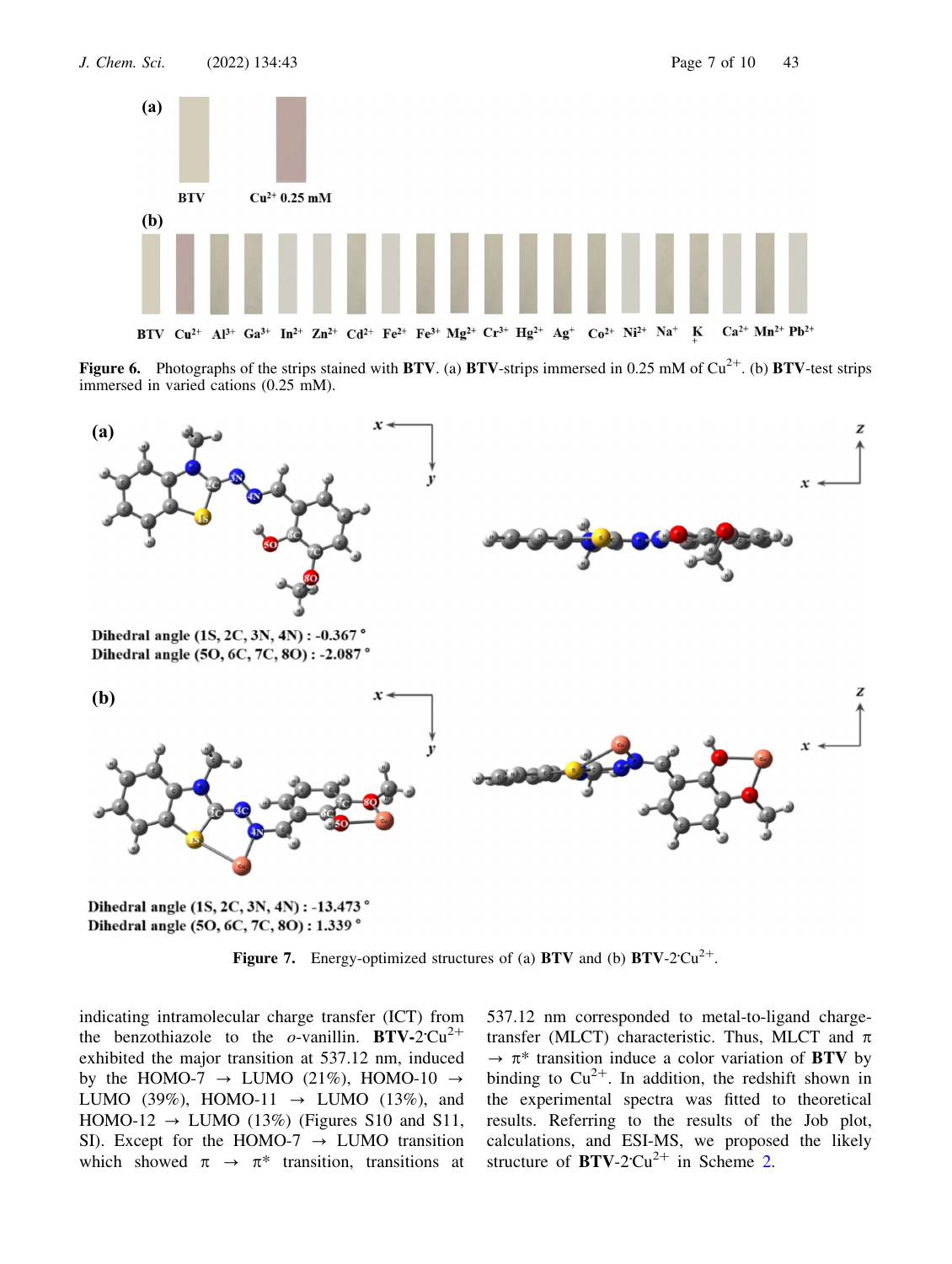### 4. Conclusions

We addressed an efficient benzothiazole-based colorimetry chemosensor  $BTV$  for detecting  $Cu^{2+}$ . BTV displayed a color variation from colorless to pink only to  $Cu^{2+}$  through bathochromic shift (150 nm). The binding of  $BTV$  with  $Cu^{2+}$  was displayed to be a 1:2, based on ESI-MS and Job plot. The limit of detection for  $Cu^{2+}$  with BTV was 0.37 µM. Particularly, the value is the lowest among benzothiazole-based colorimetry chemosensors for detecting  $Cu^{2+}$ . Then, sensor **BTV** could clearly sense  $Cu^{2+}$  without interference from other cations. Distinctly, BTV can be used as a test strip by a color variation to detect  $Cu^{2+}$ . The detection process of  $Cu^{2+}$  by **BTV** was illustrated by the UV-visible, <sup>1</sup>H NMR titration, DFT calculation, FT-IR, and ESI-MS.

### Supplementary Information (SI)

Experimental procedures and additional experimental data in the form of Tables S1 and Figures S1-S11 can be found at www.ias.ac.in.

### Acknowledgements

The National Research Foundation of Korea (2018R1A2B6001686) is gratefully acknowledged.

### References

- 1. Gao X, Yue H, Guo E, Zhang H, Lin X, Yao L and Wang B 2016 Mechanical properties and thermal conductivity of graphene reinforced copper matrix composites Powder Technol. 301 601
- 2. Lin Q, Chen P, Liu J, Fu Y P, Zhang Y-M and Wei T B 2013 Colorimetric chemosensor and test kit for detection copper(II) cations in aqueous solution with specific selectivity and high sensitivity Dyes Pigm. 98 100
- 3. Yamamoto R, Kowalski D, Zhu R, Wada K, Sato Y, Kitano S, et al. 2021 Fabrication of superhydrophobic copper metal nanowire surfaces with high thermal conductivity Appl. Surf. Sci. 537 147854
- 4. Zuo T, Xue J, Ru Y, Gao Z, Zhang L, Da B, et al. 2021 The improved softening resistance and high electrical conductivity of the 3D graphene enhanced copper-based composite fabricated by liquid carbon source Mater. Lett. 283 128895
- 5. Narayanaswamy N and Govindaraju T 2012 Aldazinebased colorimetric sensors for  $\tilde{Cu}^{2+}$  and Fe<sup>3+</sup> Sens. Actuat. B Chem. 161 304
- 6. Shrivastava A K 2009 A review on copper pollution and its removal from water bodies by pollution control technologies Indian J. Environ. Prot. 29 552
- 7. Zhang L, Zhang J, Kuang Q, Xie S, Jiang Z, Xie Z and Zheng L 2011  $Cu^{2+}$ -assisted synthesis of hexoctahedral Au-Pd alloy nanocrystals with high-index facets J. Am. Chem. Soc. 133 17114
- 8. Liu M, Wang K, Wang H, Lu J, Xu S, Zhao L, et al. 2021 Simple and sensitive colorimetric sensors for the selective detection of  $Cu(ii)$  RSC Adv. 11 11732
- 9. Paisuwan W, Ajavakom V, Sukwattanasinitt M, Tobisu M and Ajavakom A 2022 Ratiometric and colorimetric detection of  $Cu^{2+}$  via the oxidation of benzodihydroquinoline derivatives and related synthetic methodology Sens. Bio-Sens. Res. 35 100470
- 10. Isaad J and Achari A E 2021 Sequential colorimetric sensor for copper(II) and cyanide ions via the complexation-decomplexation mechanism based on sugar pyrazolidine-3,5-dione J. Mol. Struct. 1252 132151
- 11. Marques D M, Veroneze Júnior V, da Silva A B, Mantovani J R, Magalhães P C and de Souza T C 2018 Copper toxicity on photosynthetic responses and root morphology of Hymenaea courbaril L. (Caesalpinioideae) Water Air Soil Pollut. 229 138
- 12. Chen J, Zhang H, Li J, Liu Y, Shi W and Hu H 2020 The toxic factor of copper should be adjusted during the ecological risk assessment for soil bacterial community Ecol. Indic. 111 106072
- 13. Goswami S, Sen D and Das N K 2010 A new highly selective, ratiometric and colorimetric fluorescence sensor for  $Cu^{2+}$  with a remarkable red shift in absorption and emission spectra based on internal charge transfer Org. Lett. 12 856
- 14. Wei Z, Wang J, Zhu L, Wang J and Zhu G 2018 Toxicity of enrofloxacin, copper and their interactions on soil microbial populations and ammonia-oxidizing archaea and bacteria Sci. Rep. 8 1
- 15. Bayindir S and Toprak M 2019 A novel pyrene-based selective colorimetric and ratiometric turn-on sensing for copper Spectrochim. Acta Part A 213 6
- 16. Jegan A, Pannipara M, Al-Sehemi A G and Phang S M 2020 Synthesis of new Schiff's base copper conjugate for optically and electrochemically tuning of L-cysteine in cancer cells and bovine serum albumin Sens. Actuat. B Chem. 316 128082
- 17. Mujawar L H, Ismail I M I, Rehan Z A and El-Shahawi M S 2017 A miniaturized assay for sensitive determination of  $Cu^{2+}$  ions on nanolitre arrayed 4-(2-pyridylazo)resorcinol (PAR) spots on polyethersulfone membrane platform J. Mol. Liq. 229 574
- 18. Kim B Y, Pandith A, Cho C S and Kim H-S 2019 Highly selective fluorescent probe based on  $2-(2)$ dansylamidophenyl)-thiazole for sequential sensing of copper(II) and iodide ions Bull. Korean Chem. Soc. 40 163
- 19. Sik Na W, Raj P, Singh N and Jang D O 2019 Benzothiazole-based heterodipodal chemosensor for  $Cu^{2+}$  and CN<sup>-</sup> ions in aqueous media *Tetrahedron Lett.* 60 151075
- 20. Oliveira P R, Lamy-Mendes A C, Rezende E I P, Mangrich A S, Marcolino Junior L H and Bergamini M F 2015 Electrochemical determination of copper ions in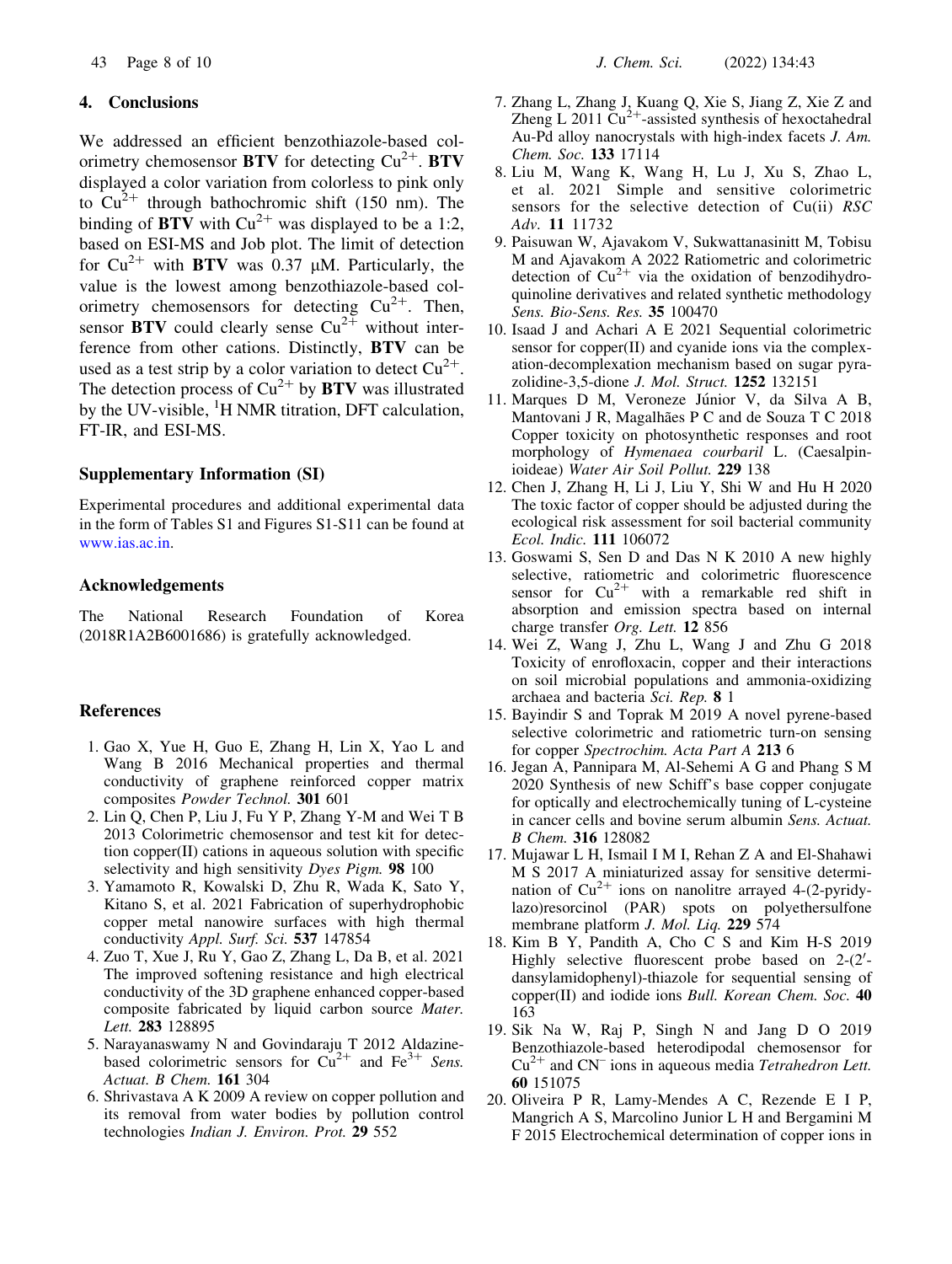spirit drinks using carbon paste electrode modified with biochar Food Chem. 171 426

- 21. Altunay N, Gürkan R and Orhan U 2015 A new ultrasonic-assisted cloud-point-extraction procedure for pre-concentration and determination of ultra-trace levels of copper in selected beverages and foods by flame atomic absorption spectrometry Food Addit. Contam. Part A 32 1475
- 22. So H, Chae J B and Kim C 2019 A thiol-containing colorimetric chemosensor for relay recognition of  $Cu^{2+}$ and  $S<sup>2</sup>$  in aqueous media with a low detection limit Inorg. Chim. Acta 492 83
- 23. Maity D and Govindaraju T 2011 Highly selective visible and near-IR sensing of  $Cu^{2+}$  based on thioureasalicylaldehyde coordination in aqueous media Chem. A Eur. J. 17 1410
- 24. Mahapatra A K, Hazra G, Das N K and Goswami S 2011 A highly selective triphenylamine-based indolylmethane derivatives as colorimetric and turn-off fluorimetric sensor toward  $Cu^{2+}$  detection by deprotonation of secondary amines Sens. Actuat. B Chem. 156 456
- 25. Upadhyay S, Singh A, Sinha R, Omer S and Negi K 2019 Colorimetric chemosensors for d-metal ions: A review in the past, present and future prospect J. Mol. Struct. 1193 89
- 26. Chan W C, Saad H M, Sim K S, Lee V S, Ang C W, Yeong K Y and Tan K W 2021 A rhodamine based chemosensor for solvent dependent chromogenic sensing of cobalt (II) and copper(II) ions with good selectivity and sensitivity: Synthesis, filter paper test strip, DFT calculations and cytotoxicity Spectrochim. Acta Part A 262 120099
- 27. Singh N and Chandra R 2021 A naked-eye colorimetric sensor based on chalcone for the sequential recognition of copper(II) and sulfide ions in semi-aqueous solution: Spectroscopic and theoretical approaches New J. Chem. 45 10340
- 28. Udhayakumari D, Velmathi S, Venkatesan P and Wu S P 2015 Anthracene coupled thiourea as a colorimetric sensor for F/Cu<sup>2+</sup> and fluorescent sensor for Hg<sup>2+</sup>/ picric acid J. Lumin. 161 411
- 29. Soufeena P P, Nibila T A and Aravindakshan K K 2019 Coumarin based yellow emissive AIEE active probe: A colorimetric sensor for  $Cu^{2+}$  and fluorescent sensor for picric acid Spectrochim. Acta Part A 223 117201
- 30. Cheah P W, Heng M P, Saad H M, Sim K S and Tan K W 2021 Specific detection of  $Cu^{2+}$  by a pH-independent colorimetric rhodamine based chemosensor Opt. Mater. Amst. 114 110990
- 31. Wang Y, Mao P D, Wu W N, Mao J, Zhao L, Xu ZQ, et al. 2017 A novel colorimetric and ratiometric fluorescent  $Cu^{2+}$  sensor based on hydrazone bearing 1,8-naphthalimide and pyrrole moieties Sens. Actuat. B Chem. 251 813
- 32. Jiang H, Li Z, Kang Y, Ding L, Qiao S, Jia S, et al. 2017 A two-photon fluorescent probe for  $Cu^{2+}$  based on dansyl moiety and its application in bioimaging Sens. Actuat. B Chem. 242 112
- 33. Shi F, Cui S, Liu H and Pu S 2020 A high selective fluorescent sensor for  $Cu^{2+}$  in solution and test paper

strips Dyes Pigm. 173 107914

- 34. Jung H J, Singh N, Lee D Y and Jang D O 2010 Single sensor for multiple analytes: chromogenic detection of I<sup>-</sup> and fluorescent detection of Fe<sup>3+</sup> Tetrahedron Lett. 51 3962
- 35. Kaur I, Sharma V, Mobin SM, Khajuria A, Ohri P, Kaur P and Singh K 2019 Aggregation tailored emission of a benzothiazole based derivative: Photostable turn on bioimaging RSC Adv. 9 39970
- 36. Zhang S, Wu X, Niu Q, Guo Z, Li T and Liu H 2017 Highly selective and sensitive colorimetric and fluorescent chemosensor for rapid detection of Ag<sup>+</sup>,  $Cu^{2+}$ and  $Hg^{2+}$  based on a simple Schiff base J. Fluoresc. 27 729
- 37. Weng J, Mei Q, Zhang B, Jiang Y, Tong B, Fan Q, et al. 2013 Multi-functional fluorescent probe for  $Hg^{2+}$ ,  $Cu^{2+}$ and ClO- based on a pyrimidin-4-yl phenothiazine derivative Analyst 138 6607
- 38. Na Y J, Choi Y W, Yun J Y, Park K M, Chang P S and Kim C 2015 Dual-channel detection of  $Cu^{2+}$  and F with a simple Schiff-based colorimetric and fluorescent sensor Spectrochim. Acta Part A 136 1649
- 39. Frisch M J, Trucks G W, Schlegel H B, Scuseria G E, Robb M A, Cheeseman J R, Scalmani G, Barone V, Mennucci B, Petersson G A, Nakatsuji H, Caricato M, Li X, Hratchian H P, Izmaylov A F, Bloino J, Zheng G, Sonnenberg J L, Had M 2009. G09 Gaussian.com.
- 40. Becke A D 1993 Density-functional thermochemistry. III. The role of exact exchange J. Chem. Phys. 98 5648
- 41. Lee C, Yang W and Parr R G 1988 Development of the Colle-Salvetti correlation-energy formula into a functional of the electron density Phys. Rev. B 37 785
- 42. Hay P J and Wadt W R 1985 Ab initio effective core potentials for molecular calculations. Potentials for the transition metal atoms Sc to Hg J. Chem. Phys. 82 270
- 43. Wadt W R and Hay P J 1985 Ab initio effective core potentials for molecular calculations. Potentials for main group elements Na to Bi J. Chem. Phys. 82 284
- 44. Hariharan P C and Pople J A 1973 The influence of polarization functions on molecular orbital hydrogenation energies Theor. Chim. Acta 28 213
- 45. Francl M M, Pietro W J, Hehre W J, Binkley J S, Gordon M S, DeFrees D J and Pople J A 1982 Selfconsistent molecular orbital methods. XXIII. A polarizationtype basis set for secondrow elements J. Chem. Phys. 77 3654
- 46. Klamt A, Moya C and Palomar J 2015 A comprehensive comparison of the IEFPCM and SS(V)PE continuum solvation methods with the COSMO approach J. Chem. Theor. Comput. 11 4220
- 47. Tang L, Dai X, Wen X, Wu D and Zhang Q 2015 A rhodamine-benzothiazole conjugated sensor for colorimetric, ratiometric and sequential recognition of copper(II) and sulfide in aqueous media Spectrochim. Acta Part A 139 329
- 48. Ghosh K and Kar D 2013 Anthraquinone coupled benzothiazole-based receptor for selective sensing of  $Cu<sup>2+</sup>$  J. Incl. Phenom. Macrocycl. Chem. 77 67